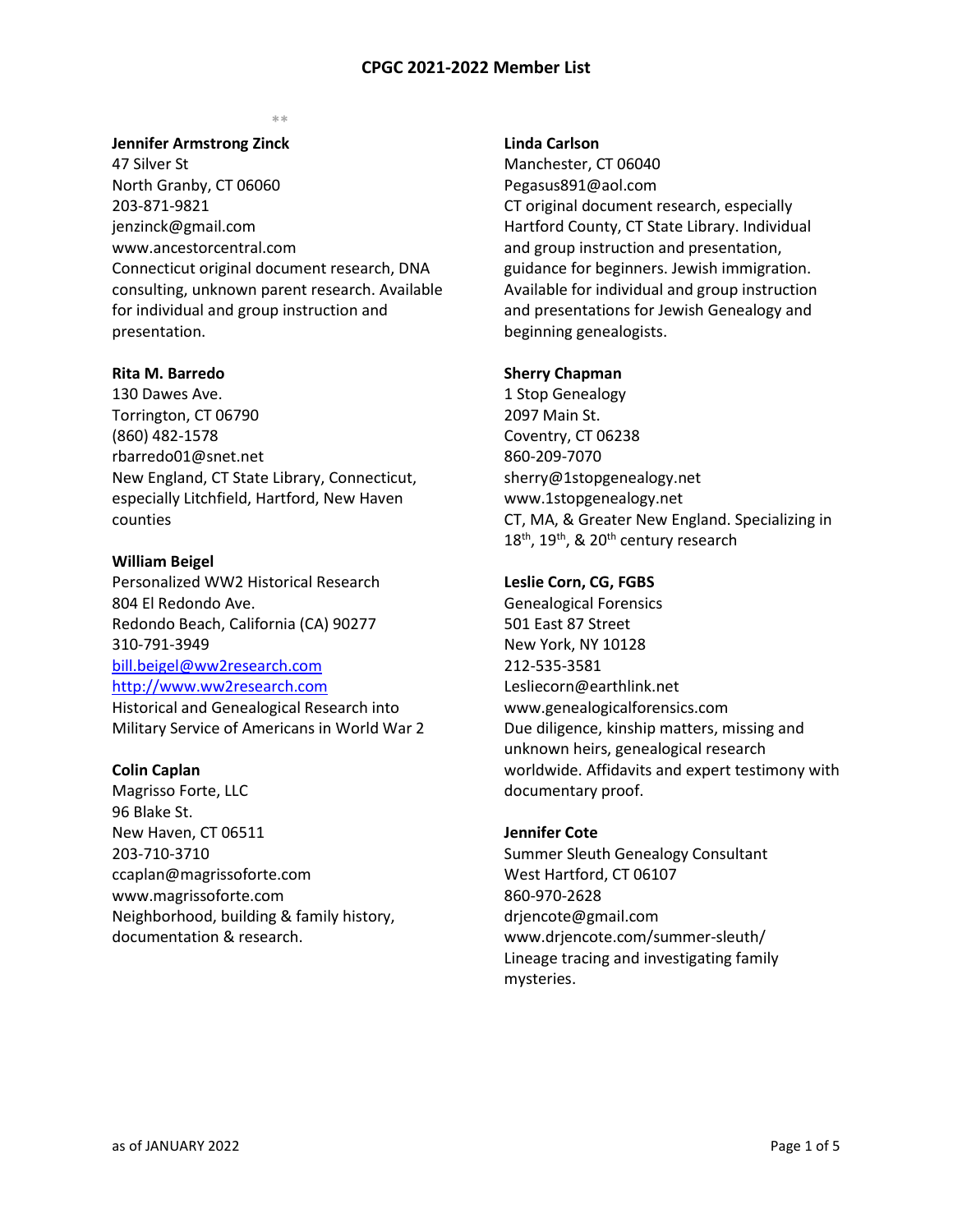### **Mark D'Ambrosi**

Valentino Genealogy 8 Meadowood Ln Old Saybrook, CT 06475 860-876-0062 mark@valentinogenealogy.com Late 19th – early 20th century Italian Immigration, Italian birth, marriage and death records

**Jacqueline A. Fenelon** NOT TAKING CLIENTS AT THIS TIME

**Albert Fiacre** Godfrey Memorial Library 860-521-4218 [afiacre@msn.com](mailto:afiacre@msn.com)

**Justin Friar** Friar Genealogical Research LLC 365 Spring Lake Rd Southington, Connecticut (CT) 06489 860-965-9766 [jusfriar@yahoo.com](mailto:jusfriar@yahoo.com) <http://www.friarresearch.com/>

**Nora Galvin, CG** Aunt Lizzie's Trunk 39 Barlow Mill Road Ashford, CT 06278 203-362-2232 [auntlizzie@snet.net](mailto:auntlizzie@snet.net) [www.auntlizziestrunk.com](http://www.auntlizziestrunk.com/) Irish research; all CT towns; genetic genealogy (DNA); lecturer

## **GLENN D. GAWKOWSKI**

Genealogical Researcher, LLC 219 Bull Hill Road Colchester, CT 06415 860-267-8863 Fax: 860-365-0580 Email: [GDGMEMOS@SNET.NET](mailto:GDGMEMOS@SNET.NET) GenealogicalResearcher.com

### **Geoff Gentilini**

1973 NARA fire.

Golden Arrow Research 7372 Northmoor Dr. St Louis, Missouri (MO) 63105 757-604-3686 [info@goldenarrowresearch.com](mailto:info@goldenarrowresearch.com) <https://www.goldenarrowresearch.com/> Genealogy research services & reconstruction of military service records that were lost in the

**Frederick C. Hart Jr, CG, FASG, FGBS**

1311 Great Hill Road North Guilford, CT 06437-3649 203-457-9383 [hartfc@aol.com](mailto:hartfc@aol.com) All CT, especially Fairfield County and the Shoreline

## **Penny Hartzell**

49 Woodbury Hill Woodbury, CT 06798 860-483-0279 [hartzellgenealogy@mac.com](mailto:hartzellgenealogy@mac.com) Family Histories, Pennsylvania, New York City, Speaker; teacher.

### **Jenny Hawran**

167 Eastview Drive Windsor, Connecticut (CT) 06095 860-798-5346 [jhawran@comcast.net](mailto:jhawran@comcast.net) [http://www.like-herding-cats.com](http://www.like-herding-cats.com/) CT based repository look-ups, Genealogy

website design services, Social Media Consulting for societies

### **Christina-Marie Hedges**

315 Bitgood Rd Griswold, CT 06351 Phone 860-933-9900 [genealogyfairy4@gmail.com](mailto:genealogyfairy4@gmail.com)

CT, Eastern MA help in getting or looking up records, photos, etc.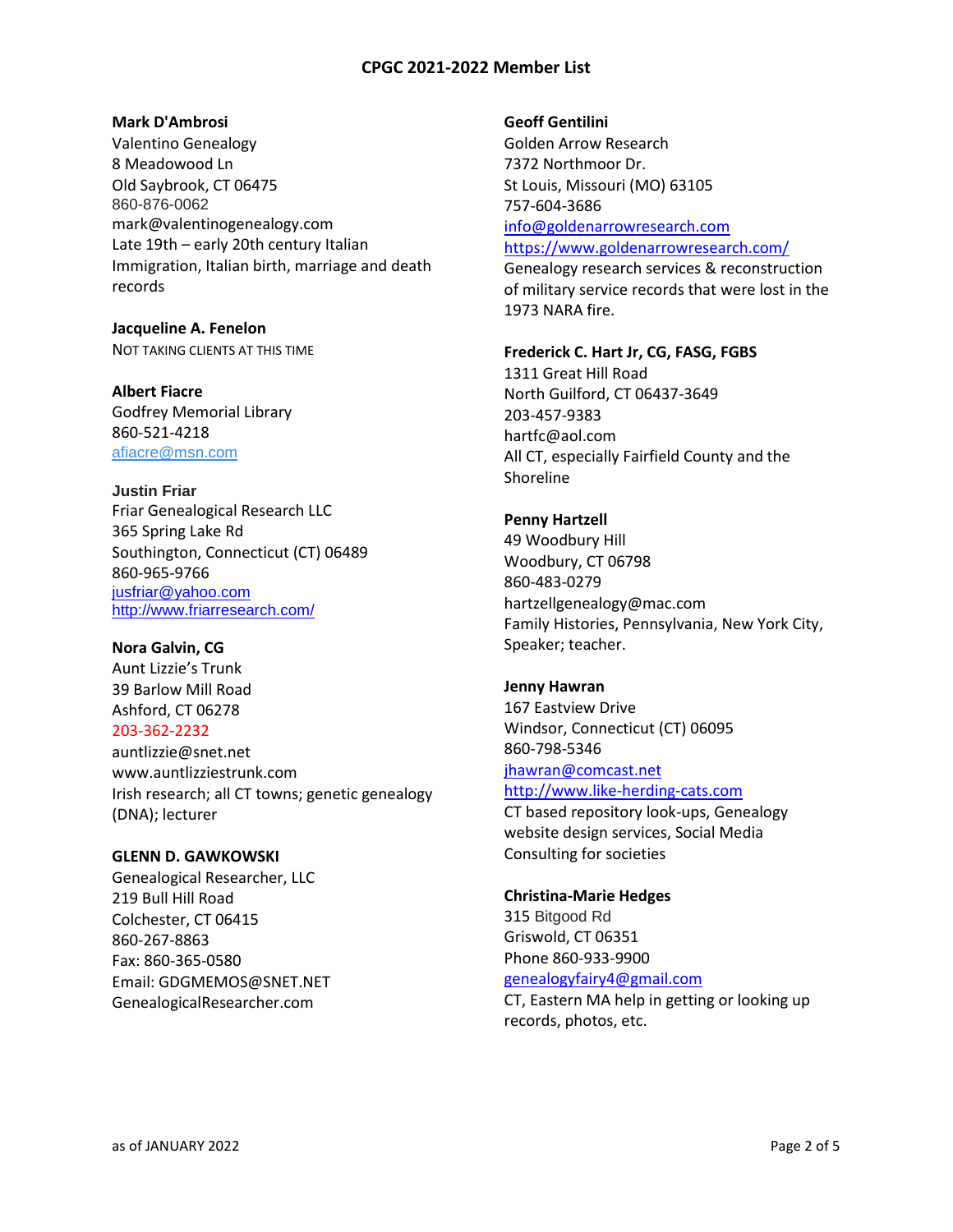# **Marjorie K. Hurtuk**

76 Tolland Green Tolland, CT 06084 860-872-2181 [mhurtuk@aol.com](mailto:mhurtuk@aol.com) Lineage Societies, Mayflower Historian, NSCDA-CT, CT, MA ,ME

# **Harlan R. Jessup**

6 Reed St Topsham, ME 04086 203-270-7887 [hjessup@comcast.net](mailto:hjessup@charter.net) NOT TAKING CLIENTS AT THIS TIME

# **Judith Ellen Johnson**

23 Alexander Dr Cromwell, CT 06416-1257 860-635-0818 [judith.ellen.johnson@gmail.com](mailto:judith.ellen.johnson@gmail.com)

**Roger D. Joslyn, CG, FASG** 501 East 87<sup>th</sup> Street 6-H New York, NY 10128-7611 646-216-9841, Fax 212-535-4214 [rdjoslyn@gmail.com](mailto:rdjoslyn@gmail.com) [www.genealogicalforensics.com](http://www.genealogicalforensics.com/) New York

**Theresa Juengst** 33 Brookview Terr Madison, CT 06443 203-500-6168 [tracyjuengst@gmail.com](mailto:tracyjuengst@gmail.com)

**Christopher Klemmer** 14 Winhart Dr. Granby, CT 06035 [curiouscousin@gmail.com](mailto:curiouscousin@gmail.com) NOT TAKING CLIENTS AT THIS TIME

**Rosemary Leitz** 211 Fern Street West Hartford, Connecticut (CT) 06119 860-306-4767

[rosemary.leitz@gmail.com](mailto:rosemary.leitz@gmail.com) Irish and Connecticut research, Irish dual citizenship applications

## **Dianne Bordeaux Lenti**

41 Haystack Road Manchester, CT 06040-6762 860-643-0429 dblsearch@gmail.com 19<sup>th</sup>-20<sup>th</sup> Cent. CT records & N.E. Naturalizations & Immigration NOT TAKING CLIENTS AT THIS TIME

## **Barbara Mathews, CG, FASG**

975 Massachusetts Avenue, Unit 301 Arlington, MA 02476-4546 bmathewz@gmail.com NOT TAKING CLIENTS AT THIS TIME

# **Pauline Merrick**

Danielson, CT 06239 [http://paulinecmerrick.com](http://paulinecmerrick.com/) [paulinec.merrick@gmail.com](mailto:paulinec.merrick@gmail.com) General research in New England and New York. Designing DNA projects

## **David Mickelson**

Greenwich Research Inc. P.O. Box 405 Greenwich, CT 06836-0405 Phone 203-661-8181, Fax 203-661-9481 [dmick@greenwichresearch.com](mailto:dmick@greenwichresearch.com) [www.greenwichresearch.com](http://www.greenwichresearch.com/) Over 50 years' experience locating missing heirs worldwide

### **Donna M. Moughty**

14909 Secret Harbor Place Lakewood Ranch, FL 34202 203-247-0878 [moughty@mac.com](mailto:moughty@mac.com) [www.IrishFamilyRoots.com](http://www.irishfamilyroots.com/)

Consultations and research assistance on Irish research; Escorted Research Trips to Dublin and Belfast.

# **Jolene Mullen**

64 Old Ridge Road New Milford, CT 06776-3961 [JoleneM@aol.com](mailto:JoleneM@aol.com) NOT TAKING CLIENTS AT THIS TIME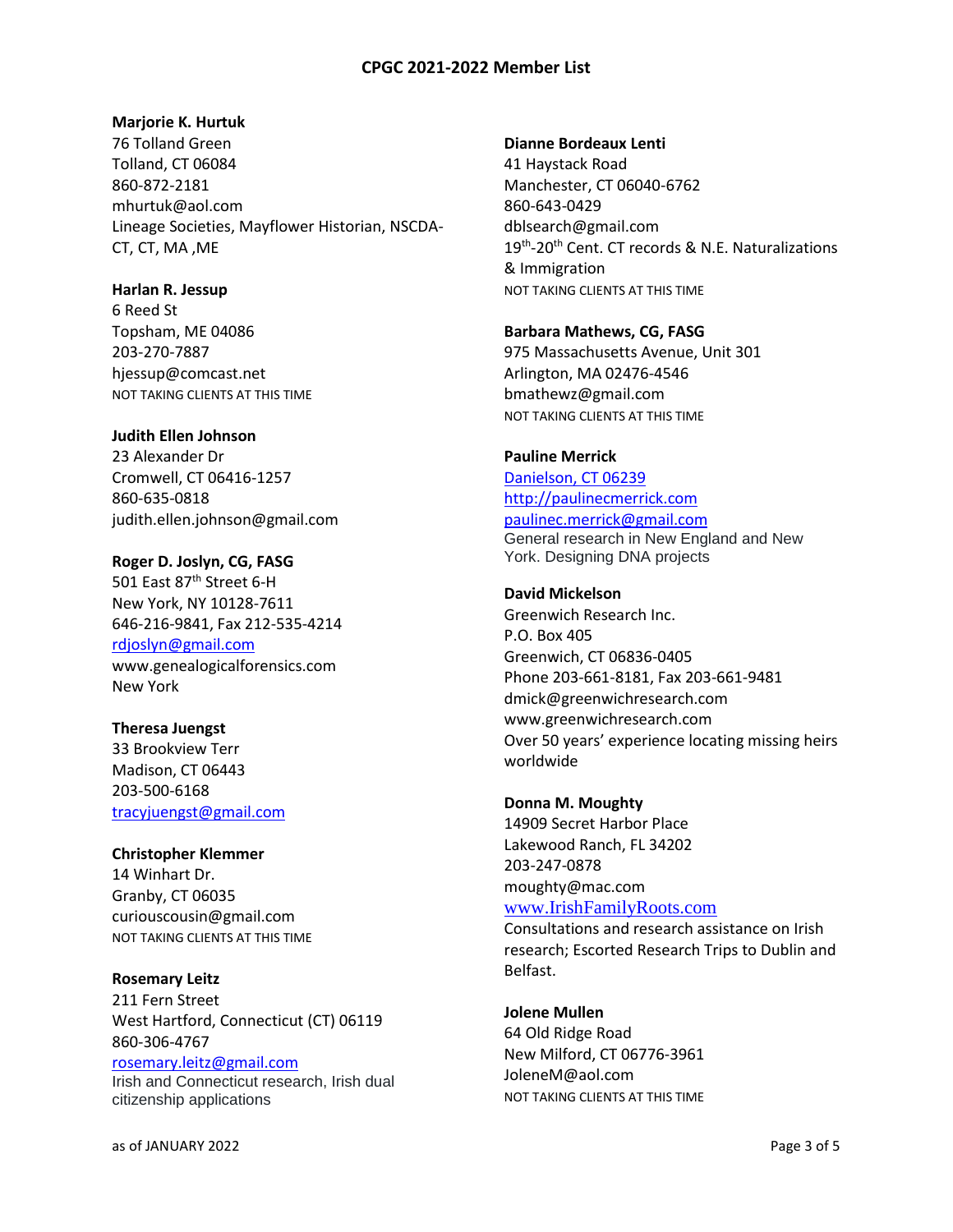### **Deby Jecoy Nunes**

23 Job Drive Richmond, Rhode Island (RI) 02892 401-374-3532 debyjecoynunes@gmail.com Research and record retrieval in Rhode Island, New London Co. and Windham Co, CT and Worcester Co. and Bristol Co, MA

## **Bryna O'Sullivan**

Charter Oak Genealogy Middletown, CT 06457 860-316-8200 [bryna@charteroakgenealogy.com](mailto:bryna@charteroakgenealogy.com)

Lecturing, Connecticut research, French to English Translation, lineage society applications including DAR, MayflowBorghardter Society, Colonial Dames

# **Alicia Palmer**

AncestryProGenealogists Bountiful, UT 84010 385-775-5716 [apalmer@ancestry.com](mailto:apalmer@ancestry.com)

# **Olivia C. Patch**

83 Cedar Swamp Road Tolland, CT 06084-3609 860-871-2650 [Olivia42539@aol.com](mailto:Olivia42539@aol.com) CT, Southern Mass, Research, Major repositories, courthouse search

### **Jane Hitchcock Platt**

132 Platt Lane Milford, CT 06461 203-878-6094 [jhp@nutmegancestry.com](mailto:jhp@nutmegancestry.com) [www.nutmegancestry.com](http://www.nutmegancestry.com/) Greater Milford, New Haven area – Help for beginning or advanced researchers, local history, heir research, lectures, consultation

### **Rev. Dr. Robert L. Rafford**

Northeast Professional Genealogy 57 Clear View Knoll Middlebury, CT 06762 Phone & Fax 203-758-9798 Cell 203-206-4717 robraff@comcast.net [www.FamilyTreeDoctor.com](http://www.familytreedoctor.com/) Connecticut Vital Records and limited family research

# **Therese Richardson**

101 Delaware Ave Waterbury, Connecticut (CT) 06708 203-592-0214 itsmomagain7@gmail.com

## **Richard C. Roberts**

596 Gurleyville Road Storrs, CT 06268-1408 860-429-8751 [Rroberts1861@charter.net](mailto:Rroberts1861@charter.net) NOT TAKING CLIENTS AT THIS TIME

# **Dave Robison**

Old Bones Genealogy of New England PO Box164 Chicopee,MA 01020 413-237-1634 dave@oldbones.info www.oldbones.info Family research, consultation, lectures, multilevel classroom education, DNA, legacy society application assistance

### **Sheila Silvernail**

Silverdust Specialties New Preston, CT 06777 [sheila@silverdust.biz](mailto:sheila@silverdust.biz) State of CT with focus on Litchfield and Fairfield Counties